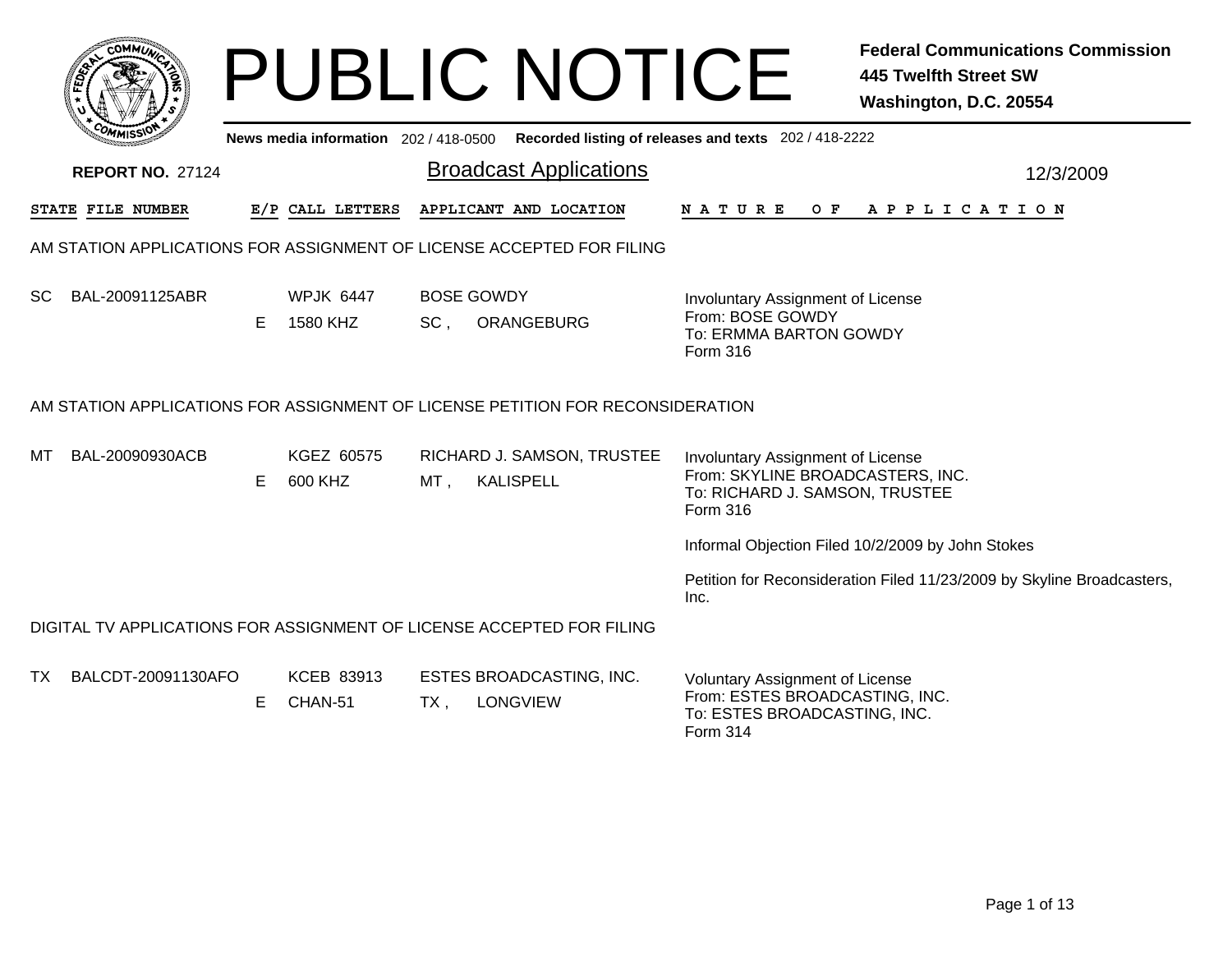|     | <b>COMMUT</b>                                                         |    |                                       |                 | <b>PUBLIC NOTICE</b>                                                  |                                                                                                         |  | <b>445 Twelfth Street SW</b><br>Washington, D.C. 20554 | <b>Federal Communications Commission</b> |  |  |  |
|-----|-----------------------------------------------------------------------|----|---------------------------------------|-----------------|-----------------------------------------------------------------------|---------------------------------------------------------------------------------------------------------|--|--------------------------------------------------------|------------------------------------------|--|--|--|
|     |                                                                       |    | News media information 202 / 418-0500 |                 | Recorded listing of releases and texts 202 / 418-2222                 |                                                                                                         |  |                                                        |                                          |  |  |  |
|     | <b>REPORT NO. 27124</b>                                               |    |                                       |                 | <b>Broadcast Applications</b>                                         |                                                                                                         |  |                                                        | 12/3/2009                                |  |  |  |
|     | STATE FILE NUMBER                                                     |    | E/P CALL LETTERS                      |                 | APPLICANT AND LOCATION                                                | N A T U R E                                                                                             |  | OF APPLICATION                                         |                                          |  |  |  |
|     | FM BOOSTER APPLICATIONS FOR ASSIGNMENT OF LICENSE ACCEPTED FOR FILING |    |                                       |                 |                                                                       |                                                                                                         |  |                                                        |                                          |  |  |  |
| PR. | BAPFTB-20091130ADH                                                    | E. | WOYE-FM2<br>180882<br>97.3 MHZ        | PR,             | <b>JOSE J. ARZUAGA</b><br><b>FAJARDO</b>                              | Involuntary Assignment of License<br>From: JOSE J. ARZUAGA<br>To: ESTATE OF JOSE J. ARZUAGA<br>Form 316 |  |                                                        |                                          |  |  |  |
| PR. | BALFTB-20091130ADI                                                    | E  | WIDI-FM1<br>127974<br>98.3 MHZ        | PR,             | <b>JOSE J. ARZUAGA</b><br>MAYAGUEZ                                    | Involuntary Assignment of License<br>From: JOSE J. ARZUAGA<br>To: ESTATE OF JOSE J. ARZUAGA<br>Form 316 |  |                                                        |                                          |  |  |  |
|     |                                                                       |    |                                       |                 | FM STATION APPLICATIONS FOR ASSIGNMENT OF LICENSE ACCEPTED FOR FILING |                                                                                                         |  |                                                        |                                          |  |  |  |
| PR. | BALH-20091130ADF                                                      | E. | <b>WIDI 32141</b><br>98.3 MHZ         | PR <sub>1</sub> | <b>JOSE J. ARZUAGA</b><br>QUEBRADILLAS                                | Involuntary Assignment of License<br>From: JOSE J. ARZUAGA<br>To: ESTATE OF JOSE J. ARZUAGA<br>Form 316 |  |                                                        |                                          |  |  |  |
| PR. | BALH-20091130ADG                                                      | E. | <b>WOYE 68833</b><br>97.3 MHZ         | PR,             | <b>JOSE J. ARZUAGA</b><br><b>RIO GRANDE</b>                           | Involuntary Assignment of License<br>From: JOSE J. ARZUAGA<br>To: ESTATE OF JOSE J. ARZUAGA<br>Form 316 |  |                                                        |                                          |  |  |  |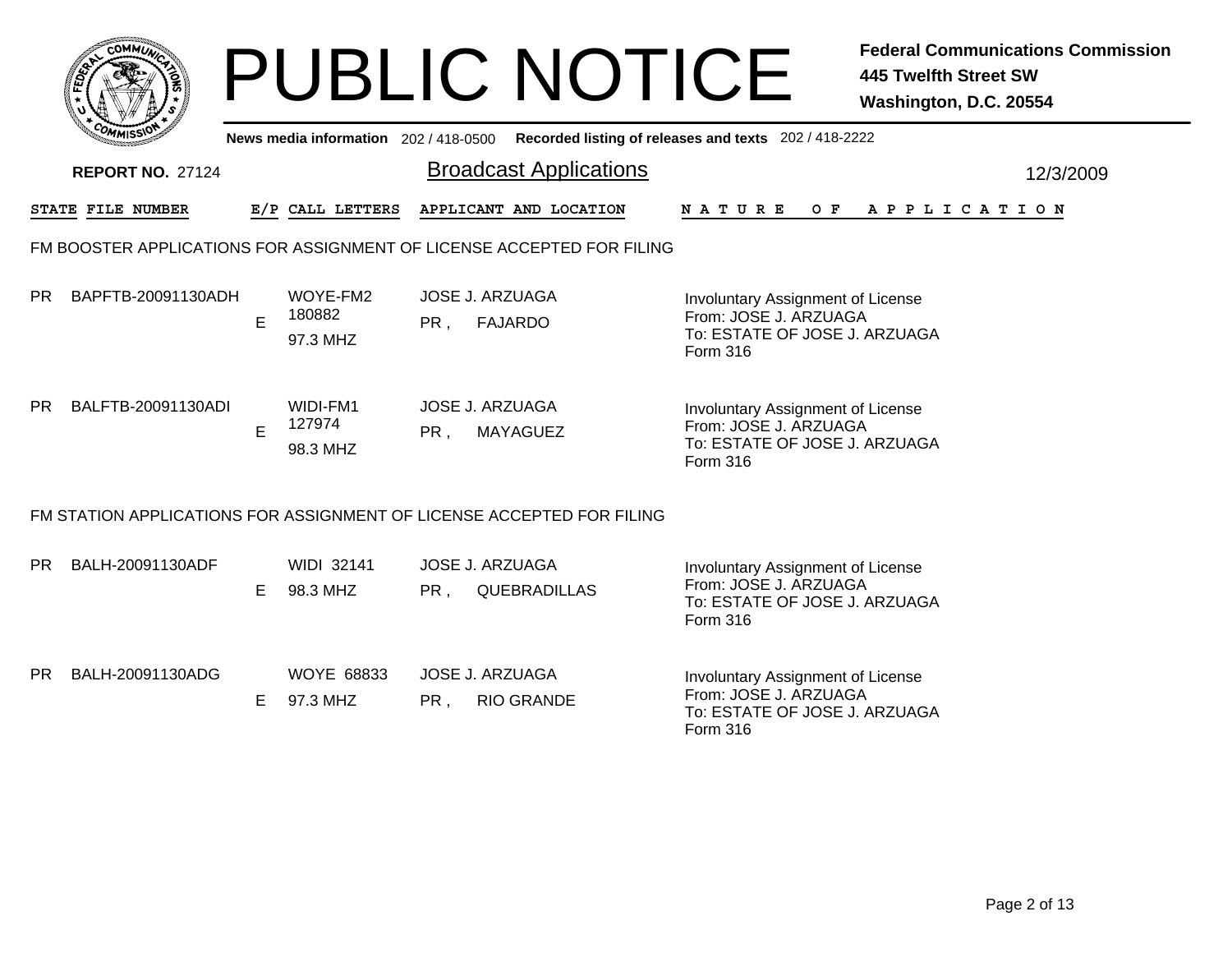|        | MMUNICT<br>ום<br>C. |  |
|--------|---------------------|--|
| క<br>w |                     |  |
|        |                     |  |
|        | COMI<br>MISS        |  |

## PUBLIC NOTICE **Federal Communications Commission 445 Twelfth Street SW Washington, D.C. 20554**

|     | COMMISSION                                        |    |                                              |     | News media information 202/418-0500 Recorded listing of releases and texts 202/418-2222 |                                                                                                                                |           |  |  |  |  |
|-----|---------------------------------------------------|----|----------------------------------------------|-----|-----------------------------------------------------------------------------------------|--------------------------------------------------------------------------------------------------------------------------------|-----------|--|--|--|--|
|     | <b>REPORT NO. 27124</b>                           |    |                                              |     | <b>Broadcast Applications</b>                                                           |                                                                                                                                | 12/3/2009 |  |  |  |  |
|     | STATE FILE NUMBER                                 |    | E/P CALL LETTERS                             |     | APPLICANT AND LOCATION                                                                  | <b>NATURE</b><br>OF APPLICATION                                                                                                |           |  |  |  |  |
|     |                                                   |    |                                              |     | FM STATION APPLICATIONS FOR ASSIGNMENT OF LICENSE APPLICATION GRANT RESCINDED           |                                                                                                                                |           |  |  |  |  |
| LA  | BALH-20091006ACZ                                  | E. | KNOE-FM 48976 RADIO MONROE, LLC<br>101.9 MHZ | LA, | <b>MONROE</b>                                                                           | <b>Voluntary Assignment of License</b><br>From: RADIO MONROE, LLC<br>To: HOLLADAY BROADCASTING OF LOUISIANA, LLC<br>Form 314   |           |  |  |  |  |
|     |                                                   |    |                                              |     |                                                                                         | Petition to Deny Filed 11/16/2009 by Opus Broadcasting Monroe, LLC                                                             |           |  |  |  |  |
|     | FM STATION APPLICATIONS FOR ASSIGNMENT OF LICENSE |    |                                              |     |                                                                                         |                                                                                                                                |           |  |  |  |  |
| LA  | BALH-20091007AAM                                  | E. | KJMG 15095<br>97.3 MHZ                       | LA, | HOLLADAY BROADCASTING OF<br>LOUISIANA, LLC<br><b>BASTROP</b>                            | <b>Voluntary Assignment of License</b><br>From: HOLLADAY BROADCASTING OF LOUISIANA, LLC<br>To: KP MUSIC GROUP, LLC<br>Form 314 |           |  |  |  |  |
|     |                                                   |    |                                              |     |                                                                                         | Petition to Deny Filed 11/16/2009 by Opus Broadcasting Monroe, LLC                                                             |           |  |  |  |  |
|     |                                                   |    |                                              |     | FM TRANSLATOR APPLICATIONS FOR ASSIGNMENT OF LICENSE ACCEPTED FOR FILING                |                                                                                                                                |           |  |  |  |  |
| WA. | BALFT-20091130ALF                                 | E. | K231BC 156970 LYLE DODGE<br>94.1 MHZ         |     | WA, COLVILLE                                                                            | <b>Voluntary Assignment of License</b><br>From: LYLE DODGE<br>To: ERIC CARPENTER<br>Form 345                                   |           |  |  |  |  |
| UT. | BALFT-20091130ALV                                 | E. | K244DH 21617<br>96.7 MHZ                     | UT. | MICRO COMMUNICATIONS, INC.<br>FORT DOUGLAS, ETC.                                        | <b>Voluntary Assignment of License</b><br>From: ROBERT MOREY [DECEASED]<br>To: ZETA HOLDINGS, LLC<br>Form 345                  |           |  |  |  |  |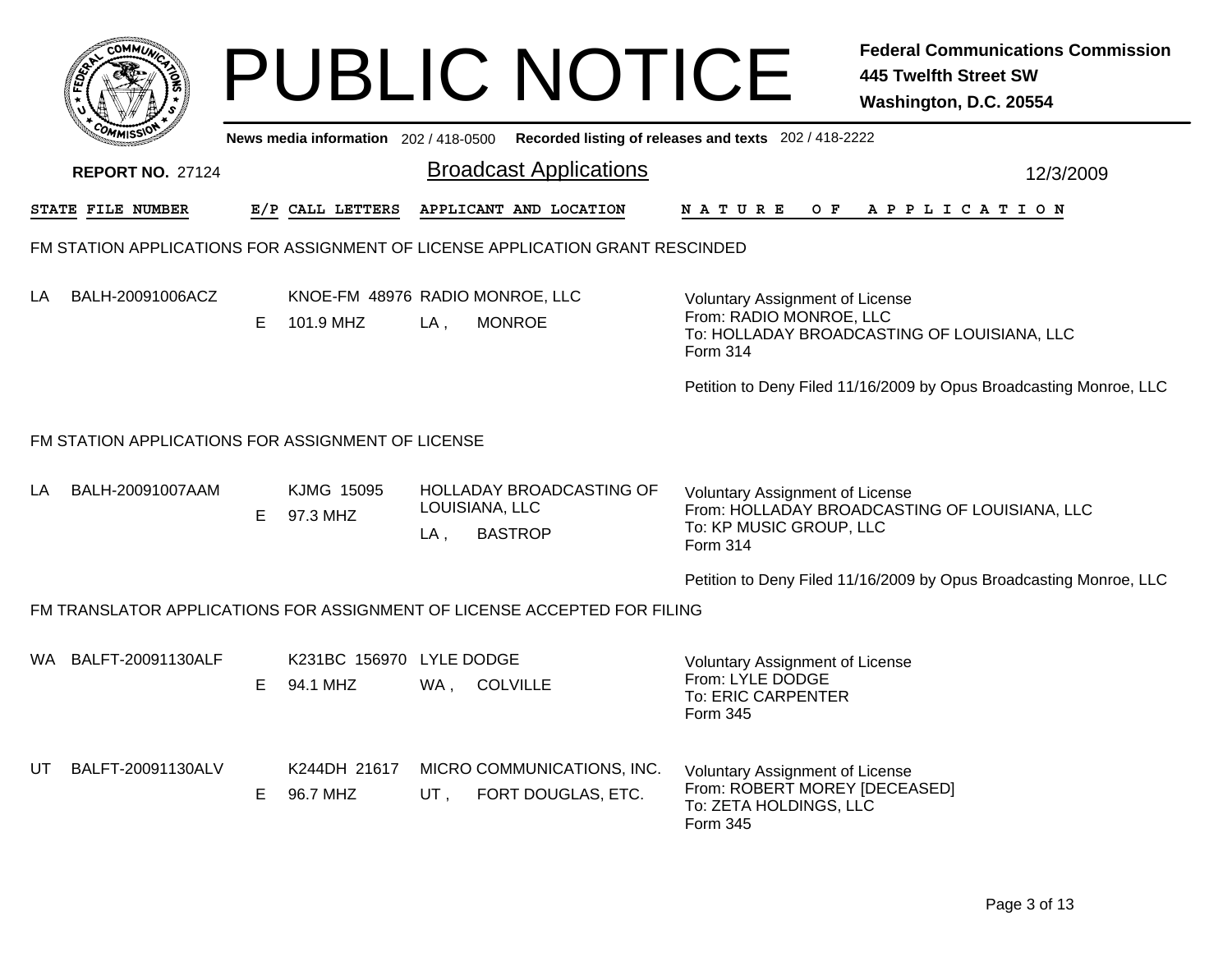|     | $60$ MM $\overrightarrow{0}$                                         |    |                                     |                      | <b>PUBLIC NOTICE</b>                                                                      |                                                                                                  | <b>Federal Communications Commission</b><br><b>445 Twelfth Street SW</b><br>Washington, D.C. 20554 |  |  |  |  |  |
|-----|----------------------------------------------------------------------|----|-------------------------------------|----------------------|-------------------------------------------------------------------------------------------|--------------------------------------------------------------------------------------------------|----------------------------------------------------------------------------------------------------|--|--|--|--|--|
|     |                                                                      |    | News media information 202/418-0500 |                      |                                                                                           | Recorded listing of releases and texts 202 / 418-2222                                            |                                                                                                    |  |  |  |  |  |
|     | <b>REPORT NO. 27124</b>                                              |    |                                     |                      | <b>Broadcast Applications</b>                                                             |                                                                                                  | 12/3/2009                                                                                          |  |  |  |  |  |
|     | STATE FILE NUMBER                                                    |    | E/P CALL LETTERS                    |                      | APPLICANT AND LOCATION                                                                    | N A T U R E<br>O F                                                                               | A P P L I C A T I O N                                                                              |  |  |  |  |  |
|     | FM STATION APPLICATIONS FOR ASSIGNMENT OF PERMIT ACCEPTED FOR FILING |    |                                     |                      |                                                                                           |                                                                                                  |                                                                                                    |  |  |  |  |  |
| AZ  | BAPH-20091130AGL                                                     | E. | NEW 183305<br>102.5 MHZ             | $AZ$ ,               | WENGERT, JOHN G<br><b>GRAND CANYON VILLAGE</b>                                            | Voluntary Assignment of Construction Permit<br>From: JOHN G. WENGERT<br>To: ITM, LLC<br>Form 314 |                                                                                                    |  |  |  |  |  |
|     |                                                                      |    |                                     |                      | DIGITAL TRANSLATOR OR DIGITAL LPTV APPLICATIONS FOR DIGITAL FLASH CUT ACCEPTED FOR FILING |                                                                                                  |                                                                                                    |  |  |  |  |  |
| WA. | BDFCDTL-20091130AGF                                                  | Е  | K42IH 2494<br>CHAN-42               | WA,                  | APPLE VALLEY TV<br>ASSOCIATION, INC.<br><b>EAST WENATCHEE</b>                             | Minor change of callsign K42IH.                                                                  |                                                                                                    |  |  |  |  |  |
|     |                                                                      |    |                                     |                      | AM STATION APPLICATIONS FOR DIRECT MEASUREMENT ACCEPTED FOR FILING                        |                                                                                                  |                                                                                                    |  |  |  |  |  |
| NE. | BZ-20091119AEB                                                       | P  | <b>KCSR 10081</b><br>610 KHZ        | INC.<br>$NE$ ,       | CHADRAD COMMUNICATIONS,<br><b>CHADRON</b>                                                 | <b>Direct Measurement</b>                                                                        |                                                                                                    |  |  |  |  |  |
| TN  | BZ-20091120AGV                                                       | P  | <b>WRGS 73944</b><br>1370 KHZ       | WRGS, INC.<br>$TN$ , | <b>ROGERSVILLE</b>                                                                        | <b>Direct Measurement</b>                                                                        |                                                                                                    |  |  |  |  |  |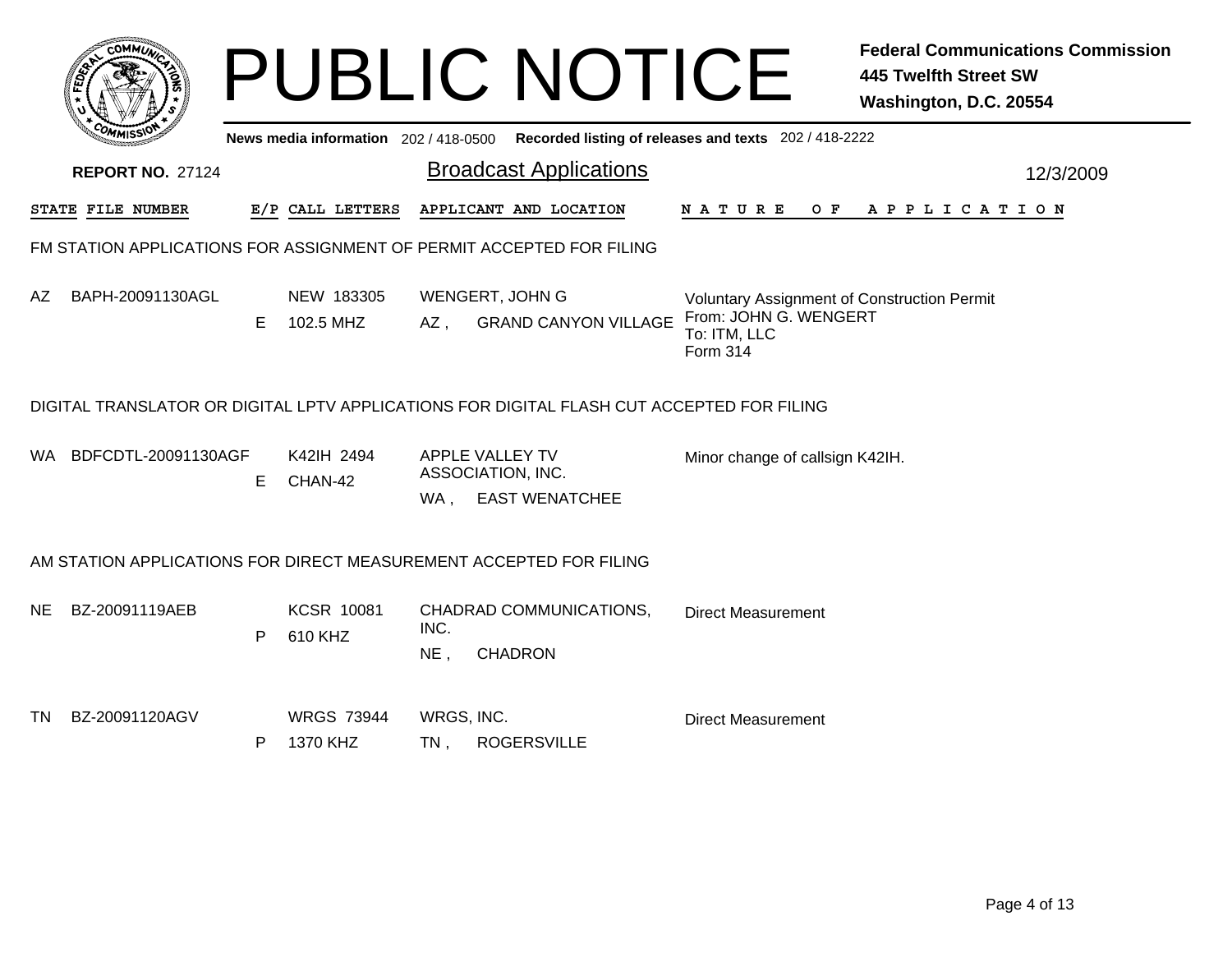|      |                         |   | News media information 202/418-0500 | <b>PUBLIC NOTICE</b>                                                        | <b>Federal Communications Commission</b><br><b>445 Twelfth Street SW</b><br>Washington, D.C. 20554<br>Recorded listing of releases and texts 202 / 418-2222 |
|------|-------------------------|---|-------------------------------------|-----------------------------------------------------------------------------|-------------------------------------------------------------------------------------------------------------------------------------------------------------|
|      | <b>REPORT NO. 27124</b> |   |                                     | <b>Broadcast Applications</b>                                               | 12/3/2009                                                                                                                                                   |
|      | STATE FILE NUMBER       |   | E/P CALL LETTERS                    | APPLICANT AND LOCATION                                                      | N A T U R E<br>O F<br>A P P L I C A T I O N                                                                                                                 |
|      |                         |   |                                     | AM STATION APPLICATIONS FOR DIRECT MEASUREMENT ACCEPTED FOR FILING          |                                                                                                                                                             |
| IL   | BZ-20091123ALC          | P | <b>WKEI 70276</b><br>1450 KHZ       | VIRDEN BROADCASTING CORP.<br><b>KEWANEE</b><br>IL,                          | <b>Direct Measurement</b>                                                                                                                                   |
| WA . | BZ-20091124AJB          | P | <b>KBIS 28209</b><br>1490 KHZ       | FIRST BROADCASTING CAPITAL<br>PARTNERS, LLC<br><b>FORKS</b><br>WA,          | <b>Direct Measurement</b>                                                                                                                                   |
| NY.  | BZ-20091125AGN          | P | <b>WWWS 56104</b><br>1400 KHZ       | ENTERCOM BUFFALO LICENSE,<br><b>LLC</b><br>$NY$ ,<br><b>BUFFALO</b>         | <b>Direct Measurement</b>                                                                                                                                   |
|      |                         |   |                                     | FM STATION APPLICATIONS FOR LICENSE TO COVER PETITION FOR RECONSIDERATION   |                                                                                                                                                             |
| NE.  | BLH-19881221KC          | P | <b>KCMI 11069</b><br>96.9 MHZ       | <b>CHRISTIAN MEDIA</b><br><b>INCORPORATED</b><br>$NE$ ,<br><b>TERRYTOWN</b> | LIC TO COVER (BPH-861031MZ) FOR A NEW STATION                                                                                                               |
|      |                         |   |                                     |                                                                             | Petition for Reconsideration Filed 11/23/2009 by Christian Media<br>Incorporated                                                                            |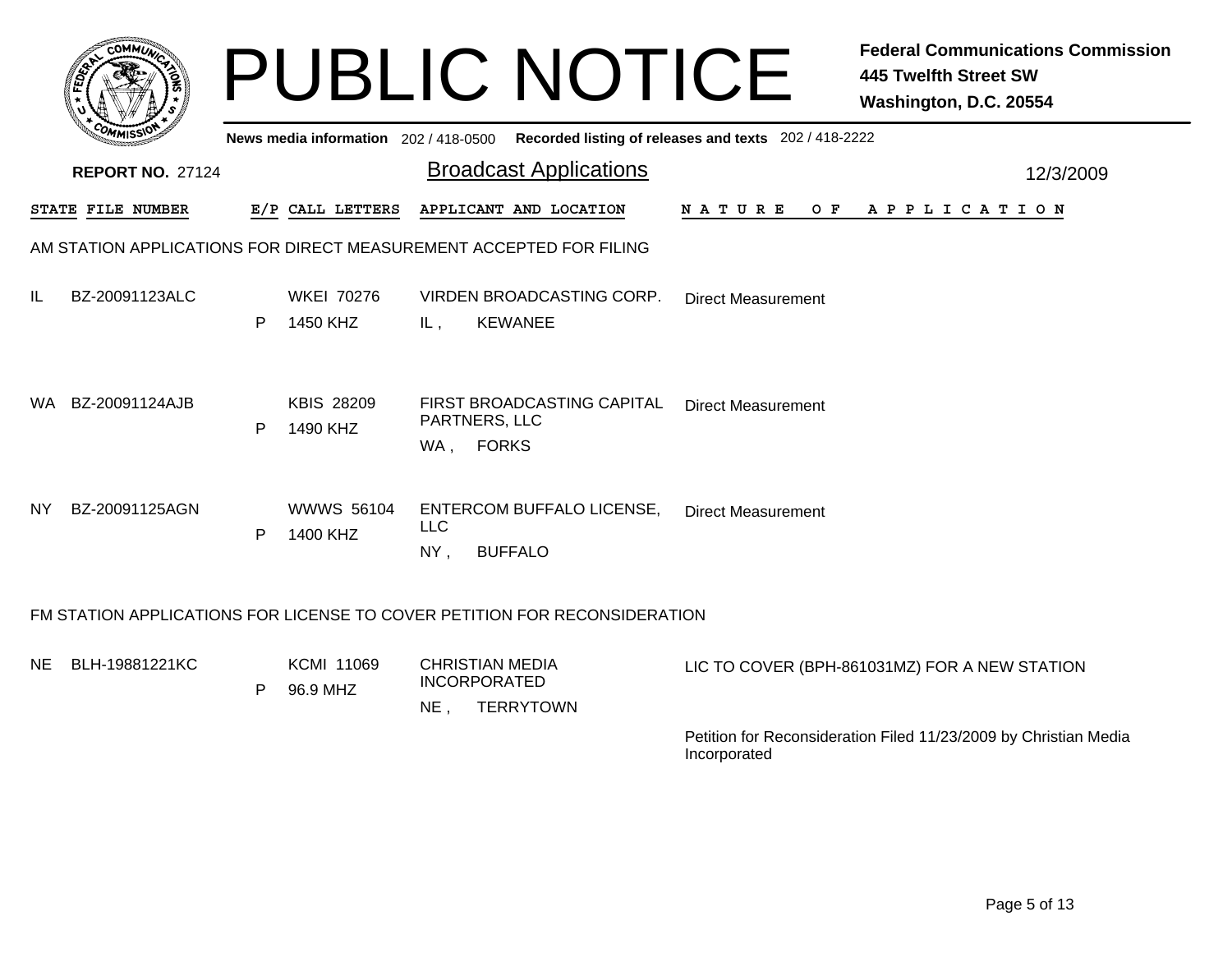|     |                                                                     |    |                                                  |                                                              | <b>PUBLIC NOTICE</b>                                       |                                                                                         | <b>Federal Communications Commission</b><br><b>445 Twelfth Street SW</b><br>Washington, D.C. 20554 |
|-----|---------------------------------------------------------------------|----|--------------------------------------------------|--------------------------------------------------------------|------------------------------------------------------------|-----------------------------------------------------------------------------------------|----------------------------------------------------------------------------------------------------|
|     |                                                                     |    |                                                  |                                                              |                                                            | News media information 202/418-0500 Recorded listing of releases and texts 202/418-2222 |                                                                                                    |
|     | <b>REPORT NO. 27124</b>                                             |    |                                                  |                                                              | <b>Broadcast Applications</b>                              |                                                                                         | 12/3/2009                                                                                          |
|     | STATE FILE NUMBER                                                   |    | E/P CALL LETTERS                                 |                                                              | APPLICANT AND LOCATION                                     | N A T U R E                                                                             | OF APPLICATION                                                                                     |
|     | FM TRANSLATOR APPLICATIONS FOR LICENSE TO COVER ACCEPTED FOR FILING |    |                                                  |                                                              |                                                            |                                                                                         |                                                                                                    |
| MI  | BLFT-20091124AHX                                                    | E. | W267BE 153170 HORIZON CHRISTIAN<br>101.3 MHZ     | <b>FELLOWSHIP</b><br>$MI$ ,                                  | <b>MONTGOMERY</b>                                          | License to cover.                                                                       |                                                                                                    |
| MI  | BLFT-20091124AHZ                                                    | E. | W224BY 144207 HORIZON CHRISTIAN<br>92.7 MHZ      | <b>FELLOWSHIP</b><br>$MI$ ,                                  | <b>BRONSON</b>                                             | License to cover.                                                                       |                                                                                                    |
| WI. | BLFT-20091130ADE                                                    | E. | W234BG 150567 ZOE COMMUNICATIONS INC<br>94.7 MHZ | WI,                                                          | <b>CHETEK</b>                                              | License to cover.                                                                       |                                                                                                    |
| OH. | BLFT-20091130AHC                                                    | E. | 100.3 MHZ                                        | INC.<br>OH.                                                  | W262BG 154537 EDGEWATER BROADCASTING,<br><b>WILMINGTON</b> | License to cover.                                                                       |                                                                                                    |
| TX. | BLFT-20091130AJG                                                    | E  | K284AH 87144<br>104.7 MHZ                        | <b>HOUSTON CHRISTIAN</b><br><b>BROADCASTERS, INC.</b><br>TX, | <b>MENDOZA</b>                                             | License to cover.                                                                       |                                                                                                    |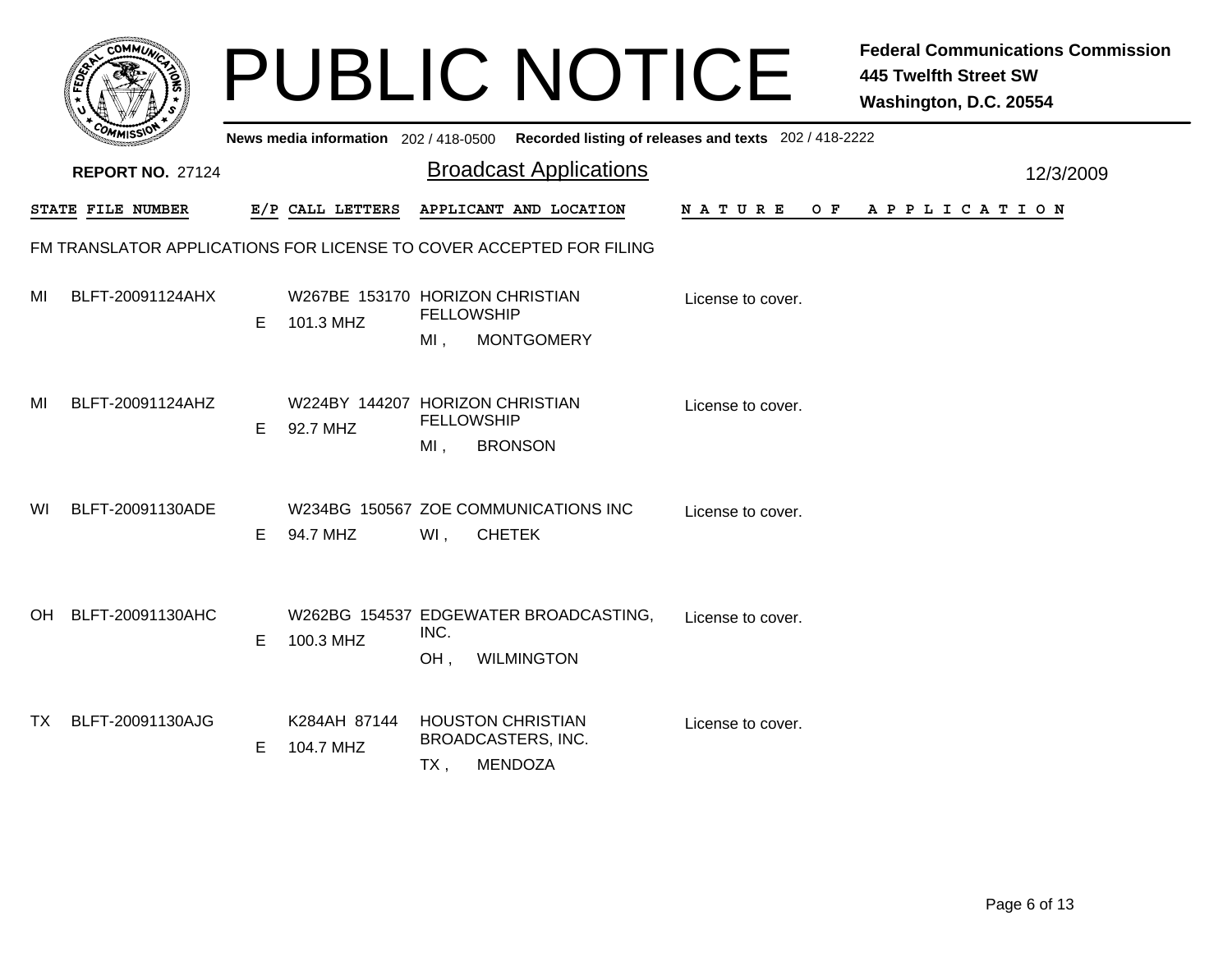|     | <b>сомми</b>            |    |                                          |        | <b>PUBLIC NOTICE</b>                                                          |                                                       | <b>Federal Communications Commission</b><br><b>445 Twelfth Street SW</b><br>Washington, D.C. 20554 |
|-----|-------------------------|----|------------------------------------------|--------|-------------------------------------------------------------------------------|-------------------------------------------------------|----------------------------------------------------------------------------------------------------|
|     |                         |    | News media information 202 / 418-0500    |        |                                                                               | Recorded listing of releases and texts 202 / 418-2222 |                                                                                                    |
|     | <b>REPORT NO. 27124</b> |    |                                          |        | <b>Broadcast Applications</b>                                                 |                                                       | 12/3/2009                                                                                          |
|     | STATE FILE NUMBER       |    | E/P CALL LETTERS                         |        | APPLICANT AND LOCATION                                                        | N A T U R E<br>O F                                    | A P P L I C A T I O N                                                                              |
|     |                         |    |                                          |        | FM TRANSLATOR APPLICATIONS FOR LICENSE TO COVER ACCEPTED FOR FILING           |                                                       |                                                                                                    |
| MN. | BLFT-20091130ALG        | Е  | 100.9 MHZ                                | MN,    | W265BT 140198 HEARTLAND CHRISTIAN<br>BROADCASTERS, INC.<br><b>TOWER</b>       | License to cover.                                     |                                                                                                    |
| AL  | BLFT-20091130AOU        | Е  | W286AQ 150242 WILLIAM NEECK<br>105.1 MHZ | AL,    | <b>NORTHPORT</b>                                                              | License to cover.                                     |                                                                                                    |
|     |                         |    |                                          |        | FM STATION APPLICATIONS FOR MINOR AMENDMENT TO A CONSTRUCTION PERMIT RECEIVED |                                                       |                                                                                                    |
| МS  | BNPH-20091016AAH        | E. | NEW 183307<br>96.7 MHZ                   | MS .   | JOHNNY BOSWELL RADIO LLC<br><b>WALNUT GROVE</b>                               | Engineering Amendment filed 11/30/2009                |                                                                                                    |
| TX. | BNPH-20091019ACX        | E. | NEW 183318<br>102.5 MHZ                  | $TX$ , | HISPANIC TARGET MEDIA INC.<br><b>SAN DIEGO</b>                                | Engineering Amendment filed 11/30/2009                |                                                                                                    |
| TX. | BNPH-20091019ADB        | E. | NEW 183313<br>97.9 MHZ                   | TX .   | HISPANIC TARGET MEDIA INC.<br><b>GEORGE WEST</b>                              | Engineering Amendment filed 11/30/2009                |                                                                                                    |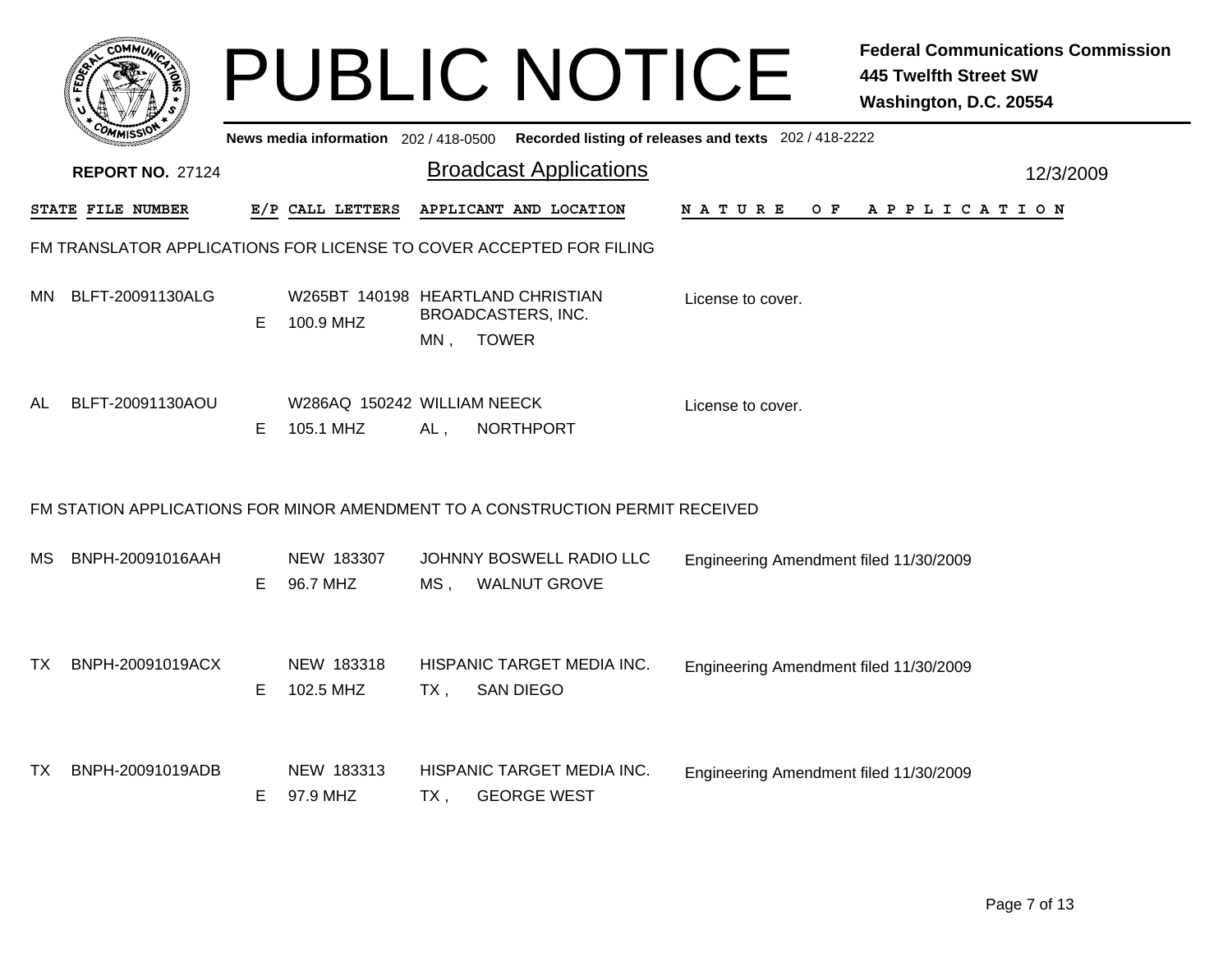|     |                         |    |                                             |        | <b>PUBLIC NOTICE</b>                                                                   |                                                       | <b>Federal Communications Commission</b><br><b>445 Twelfth Street SW</b><br>Washington, D.C. 20554 |
|-----|-------------------------|----|---------------------------------------------|--------|----------------------------------------------------------------------------------------|-------------------------------------------------------|----------------------------------------------------------------------------------------------------|
|     |                         |    | News media information 202/418-0500         |        |                                                                                        | Recorded listing of releases and texts 202 / 418-2222 |                                                                                                    |
|     | <b>REPORT NO. 27124</b> |    |                                             |        | <b>Broadcast Applications</b>                                                          |                                                       | 12/3/2009                                                                                          |
|     | STATE FILE NUMBER       |    | E/P CALL LETTERS                            |        | APPLICANT AND LOCATION                                                                 | N A T U R E<br>O F                                    | A P P L I C A T I O N                                                                              |
|     |                         |    |                                             |        | CLASS A TV APPLICATIONS FOR MINOR CHANGE TO A LICENSED FACILITY ACCEPTED FOR FILING    |                                                       |                                                                                                    |
| GA  | BPTTA-20091130APP       | E. | WANN-CA 53585 PRISM BROADCASTING<br>CHAN-32 |        | NETWORK, INC.                                                                          |                                                       | Minor change in licensed facilities, callsign WANN-CA.                                             |
|     |                         |    |                                             | GA.    | <b>ATLANTA</b>                                                                         |                                                       |                                                                                                    |
|     |                         |    |                                             |        | FM TRANSLATOR APPLICATIONS FOR MINOR CHANGE TO A LICENSED FACILITY ACCEPTED FOR FILING |                                                       |                                                                                                    |
| NY. | BPFT-20091130AKS        | E. | 102.7 MHZ                                   | NY,    | W274AT 140065 GALAXY UTICA LICENSEE LLC<br><b>LITTLE FALLS</b>                         |                                                       | Minor change in licensed facilities, callsign W274AT.                                              |
| СA  | BPFT-20091130ALD        | E. | K253AJ 138849<br>98.5 MHZ                   | $CA$ , | ONDAS DE VIDA, INC.<br><b>NORTH EDWARDS</b>                                            |                                                       | Minor change in licensed facilities, callsign K253AJ.                                              |
| AZ  | BPFT-20091130AOZ        | E. | K295BN 54322<br>106.7 MHZ                   | $AZ$ , | CAMERON BROADCASTING, INC.<br><b>LAKE HAVASU CITY</b>                                  |                                                       | Minor change in licensed facilities, callsign K295BN.                                              |
| SC  | BPFT-20091130AQO        | E. | 94.1 MHZ                                    | $SC$ , | W231BA 156208 TOWER ABOVE MEDIA LLC<br>SPARTANBURG                                     |                                                       | Minor change in licensed facilities, callsign W231BA.                                              |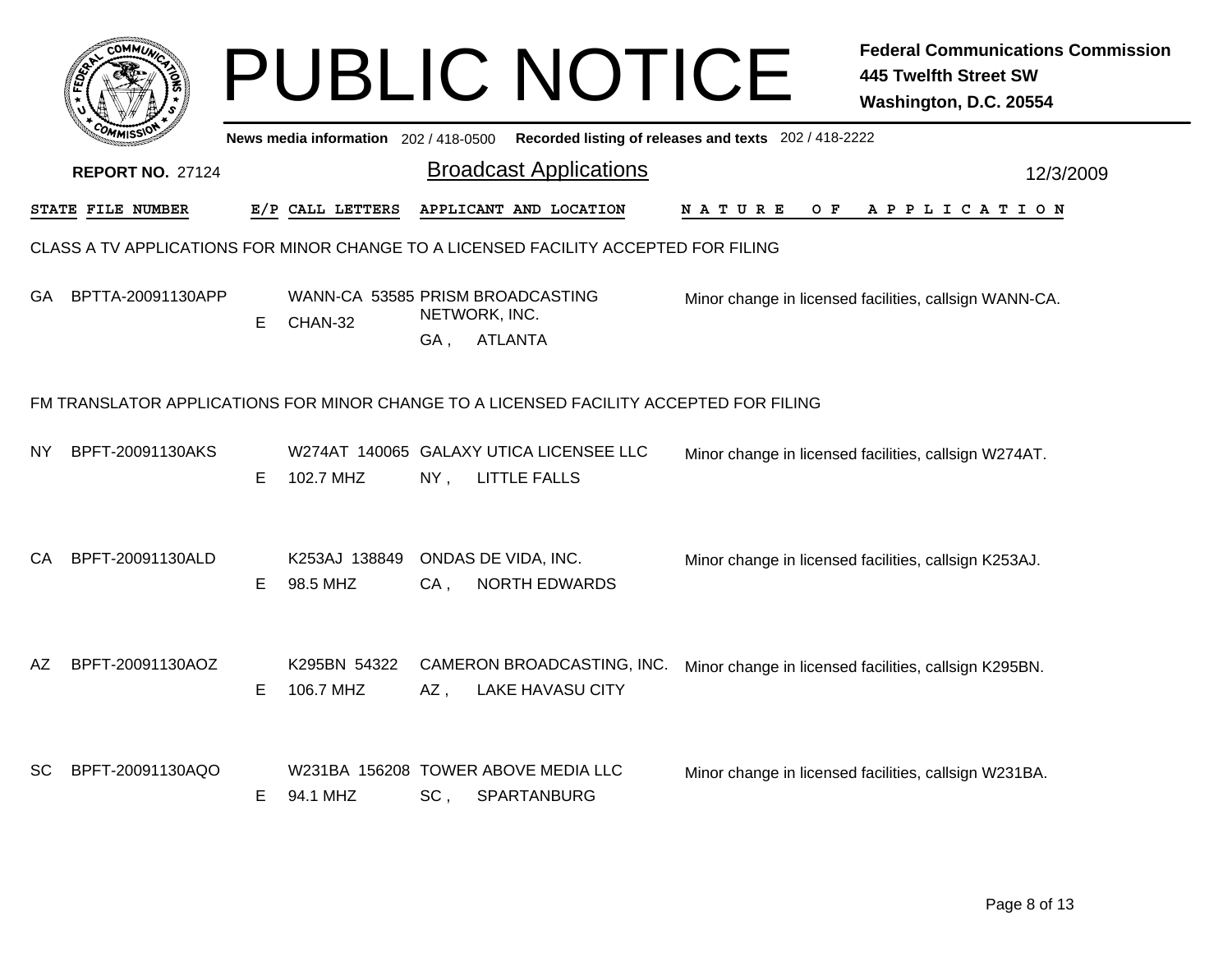|               | COMMUL                                                                                 |    |                                                  |                                               | <b>PUBLIC NOTICE</b>                                                   |                                                                                                              | <b>Federal Communications Commission</b><br><b>445 Twelfth Street SW</b><br>Washington, D.C. 20554 |
|---------------|----------------------------------------------------------------------------------------|----|--------------------------------------------------|-----------------------------------------------|------------------------------------------------------------------------|--------------------------------------------------------------------------------------------------------------|----------------------------------------------------------------------------------------------------|
|               |                                                                                        |    | News media information 202/418-0500              |                                               |                                                                        | Recorded listing of releases and texts 202 / 418-2222                                                        |                                                                                                    |
|               | <b>REPORT NO. 27124</b>                                                                |    |                                                  |                                               | <b>Broadcast Applications</b>                                          |                                                                                                              | 12/3/2009                                                                                          |
|               | STATE FILE NUMBER                                                                      |    | E/P CALL LETTERS                                 |                                               | APPLICANT AND LOCATION                                                 | N A T U R E<br>O F                                                                                           | A P P L I C A T I O N                                                                              |
|               | FM TRANSLATOR APPLICATIONS FOR MINOR CHANGE TO A LICENSED FACILITY ACCEPTED FOR FILING |    |                                                  |                                               |                                                                        |                                                                                                              |                                                                                                    |
| ТX            | BPFT-20091130ARV                                                                       | E. | K227BJ 142024<br>93.3 MHZ                        | <b>AMARILLO</b><br>$TX$ ,                     | <b>GRACE COMUNITY CHURCH OF</b><br><b>PLAINVIEW</b>                    |                                                                                                              | Minor change in licensed facilities, callsign K227BJ.                                              |
|               | LOW POWER FM APPLICATIONS FOR MINOR CHANGE TO A LICENSED FACILITY ACCEPTED FOR FILING  |    |                                                  |                                               |                                                                        |                                                                                                              |                                                                                                    |
| LA            | BPL-20091130AGA                                                                        | E  | WTQT-LP<br>124366<br>94.9 MHZ                    | INC.<br>$LA$ .                                | LOUISIANA COMMUNITY<br>DEVELOPMENT CAPITAL FUND,<br><b>BATON ROUGE</b> |                                                                                                              | Low Power FM minor change in licensed facilities.                                                  |
|               |                                                                                        |    |                                                  |                                               |                                                                        | TV TRANSLATOR OR LPTV STATION APPLICATIONS FOR MINOR CHANGE TO A LICENSED FACILITY ACCEPTED FOR FILING       |                                                                                                    |
| GA.           | BPTTL-20091130AOW                                                                      | E. | WTBS-LP 53584 PRISM BROADCASTING<br>CHAN-26      | NETWORK, INC.<br>GA,                          | <b>ATLANTA</b>                                                         |                                                                                                              | Minor change in licensed facilities, callsign WTBS-LP.                                             |
| <b>FILING</b> |                                                                                        |    |                                                  |                                               |                                                                        | DIGITAL TRANSLATOR OR DIGITAL LPTV APPLICATIONS FOR MINOR MODIFICATION TO A CONSTRUCTION PERMIT ACCEPTED FOR |                                                                                                    |
| NV.           | BMPCDT-20091130AMI                                                                     |    | <b>KRXI-TV 48360</b><br>$F$ $C$ $H$ $N$ $N$ $21$ | <b>KTVU PARTNERSHIP</b><br>NN/<br><b>DENO</b> |                                                                        | Modification of construction permit file number<br>BDRTCT-20090318AAQ.                                       |                                                                                                    |

NV , RENO

E CHAN-21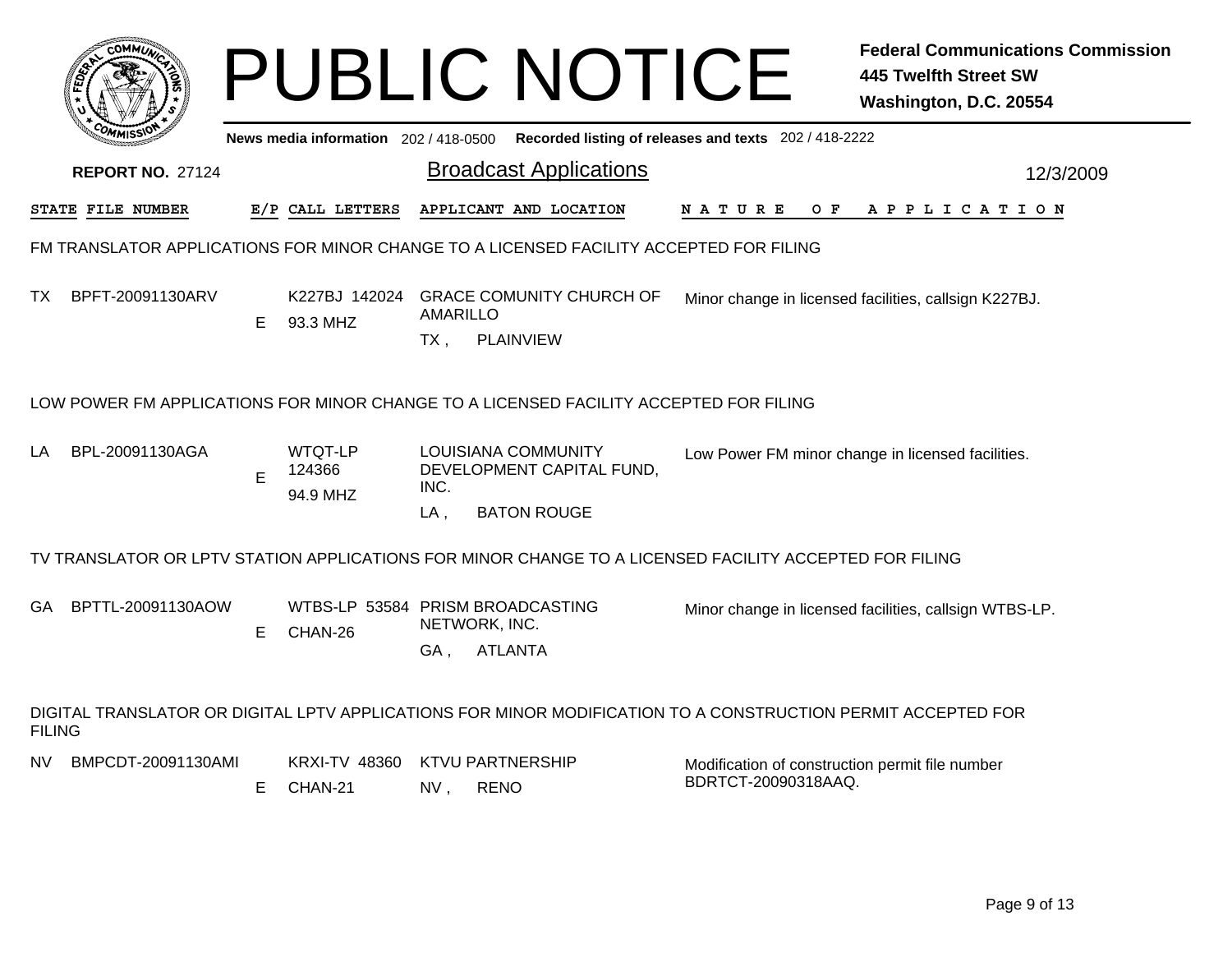|               |                          |    |                                     |                | <b>PUBLIC NOTICE</b>                                                                                          |                    |     | <b>445 Twelfth Street SW</b><br>Washington, D.C. 20554 | <b>Federal Communications Commission</b> |
|---------------|--------------------------|----|-------------------------------------|----------------|---------------------------------------------------------------------------------------------------------------|--------------------|-----|--------------------------------------------------------|------------------------------------------|
|               |                          |    | News media information 202/418-0500 |                | Recorded listing of releases and texts 202 / 418-2222                                                         |                    |     |                                                        |                                          |
|               | <b>REPORT NO. 27124</b>  |    |                                     |                | <b>Broadcast Applications</b>                                                                                 |                    |     |                                                        | 12/3/2009                                |
|               | <b>STATE FILE NUMBER</b> |    | E/P CALL LETTERS                    |                | APPLICANT AND LOCATION                                                                                        | N A T U R E        | O F | A P P L I C A T I O N                                  |                                          |
| <b>FILING</b> |                          |    |                                     |                | DTV DISTRIBUTED TRANSMISSION SYSTEM APPLICATIONS FOR MINOR MODIFICATION TO A CONSTRUCTION PERMIT ACCEPTED FOR |                    |     |                                                        |                                          |
| NJ            | BMPCDT-20091130ALN       | E  | CHAN-18                             | $NJ$ ,         | WMBC-TV 43952 MOUNTAIN BROADCASTING<br><b>CORPORATION</b><br><b>NEWTON</b>                                    | BPCDT-20090414ABW. |     | Modification of construction permit file number        |                                          |
|               |                          |    |                                     |                | FM STATION APPLICATIONS FOR MINOR MODIFICATION TO A CONSTRUCTION PERMIT ACCEPTED FOR FILING                   |                    |     |                                                        |                                          |
| MO.           | BMPED-20091130ANK        | E. | <b>KMCV 84371</b><br>89.9 MHZ       | INC.<br>$MO$ , | COMMUNITY BROADCASTING,<br><b>HIGH POINT</b>                                                                  | Mod of CP to chg   |     |                                                        |                                          |
| MO.           | BMPED-20091130APT        | E. | KWND 51636<br>88.3 MHZ              | MO ,           | RADIO TRAINING NETWORK, INC. Mod of CP to chg<br>SPRINGFIELD                                                  |                    |     |                                                        |                                          |
| TX            | BMPED-20091130AQK        | E. | KOPE 176097<br>88.9 MHZ             | $TX$ ,         | THE CENTER FOR EDUCATION<br>NONPROFIT CORP.<br><b>ELDORADO</b>                                                | Mod of CP to chg   |     |                                                        |                                          |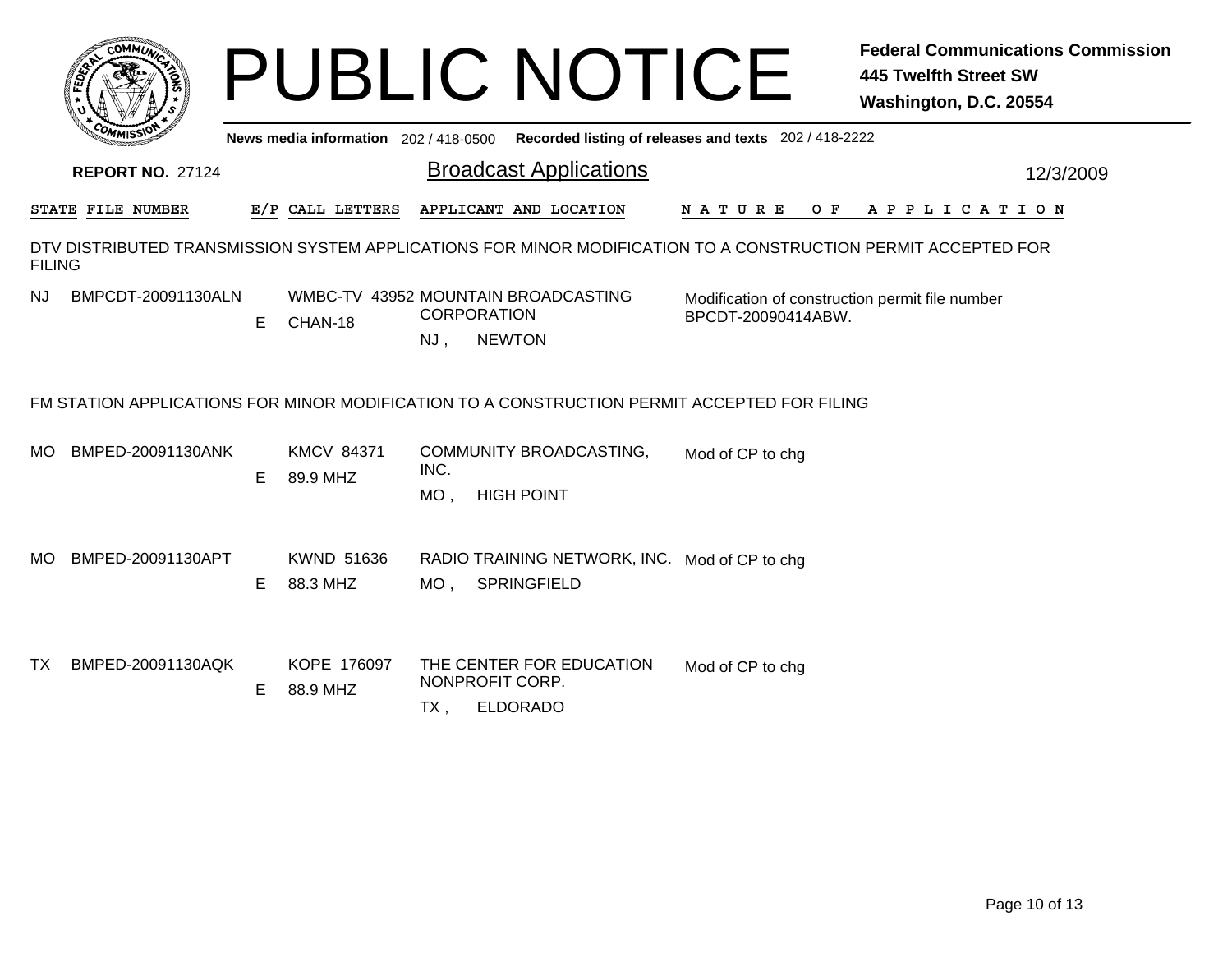| <b>COMMIT</b>                                                                                  |   |                                       |            |  | <b>PUBLIC NOTICE</b>                                |                                                                                     |                                                                                         | <b>Federal Communications Commission</b><br><b>445 Twelfth Street SW</b><br>Washington, D.C. 20554 |  |  |
|------------------------------------------------------------------------------------------------|---|---------------------------------------|------------|--|-----------------------------------------------------|-------------------------------------------------------------------------------------|-----------------------------------------------------------------------------------------|----------------------------------------------------------------------------------------------------|--|--|
|                                                                                                |   | News media information 202 / 418-0500 |            |  | Recorded listing of releases and texts 202/418-2222 |                                                                                     |                                                                                         |                                                                                                    |  |  |
| <b>REPORT NO. 27124</b>                                                                        |   |                                       |            |  | <b>Broadcast Applications</b>                       |                                                                                     |                                                                                         | 12/3/2009                                                                                          |  |  |
| <b>STATE FILE NUMBER</b>                                                                       |   | E/P CALL LETTERS                      |            |  | APPLICANT AND LOCATION                              | N A T U R E                                                                         | O F                                                                                     | A P P L I C A T I O N                                                                              |  |  |
| FM STATION APPLICATIONS FOR MINOR MODIFICATION TO A CONSTRUCTION PERMIT APPLICATION REINSTATED |   |                                       |            |  |                                                     |                                                                                     |                                                                                         |                                                                                                    |  |  |
| BMPED-20091020AAN<br>NJ.                                                                       |   | WBGO 48699                            |            |  | NEWARK PUBLIC RADIO INC.                            | Mod of CP to chg                                                                    |                                                                                         |                                                                                                    |  |  |
|                                                                                                | E | 88.3 MHZ                              | NJ,        |  | <b>NEWARK</b>                                       | Dismissed by letter 11/16/2009<br>(47 CFR Sections 73.509 and 73.510(a) violations) |                                                                                         |                                                                                                    |  |  |
|                                                                                                |   |                                       |            |  |                                                     |                                                                                     | Engineering Amendment filed 11/20/2009<br>Petition for Reconsideration filed 11/20/2009 |                                                                                                    |  |  |
|                                                                                                |   |                                       |            |  |                                                     | (No letter sent)                                                                    |                                                                                         | Petition for Reconsideration granted 11/30/2009<br>Application reinstated nunc pro tunc 11/30/2009 |  |  |
| FM STATION APPLICATIONS FOR MINOR MODIFICATION TO A CONSTRUCTION PERMIT                        |   |                                       |            |  |                                                     |                                                                                     |                                                                                         |                                                                                                    |  |  |
| BPH-20080625AAV<br>TX.                                                                         | Е | KHLE 34948<br>106.9 MHZ               | $TX$ ,     |  | MUNBILLA FORT HOOD, LTD.<br><b>KEMPNER</b>          | Mod of CP to chg                                                                    |                                                                                         | Engineering Amendment filed 08/13/2009                                                             |  |  |
|                                                                                                |   |                                       |            |  |                                                     | <b>COMPANY LP</b>                                                                   |                                                                                         | Informal Objection Filed 09/03/2009 by BMP AUSTIN LICENSE                                          |  |  |
|                                                                                                |   |                                       |            |  |                                                     |                                                                                     |                                                                                         | Reply Filed 11/27/2009 by Munilla Fort Hood, Ltd                                                   |  |  |
| FM TRANSLATOR APPLICATIONS FOR MINOR MODIFICATION TO A CONSTRUCTION PERMIT ACCEPTED FOR FILING |   |                                       |            |  |                                                     |                                                                                     |                                                                                         |                                                                                                    |  |  |
| BMPFT-20091130AKQ<br>ΝY                                                                        | Е | 100.1 MHZ                             | <b>LLC</b> |  | W259AX 143124 GALAXY SYRACUSE LICENSEE              | Mod of CP                                                                           |                                                                                         |                                                                                                    |  |  |
|                                                                                                |   |                                       | NY,        |  | <b>HANNIBAL</b>                                     |                                                                                     |                                                                                         |                                                                                                    |  |  |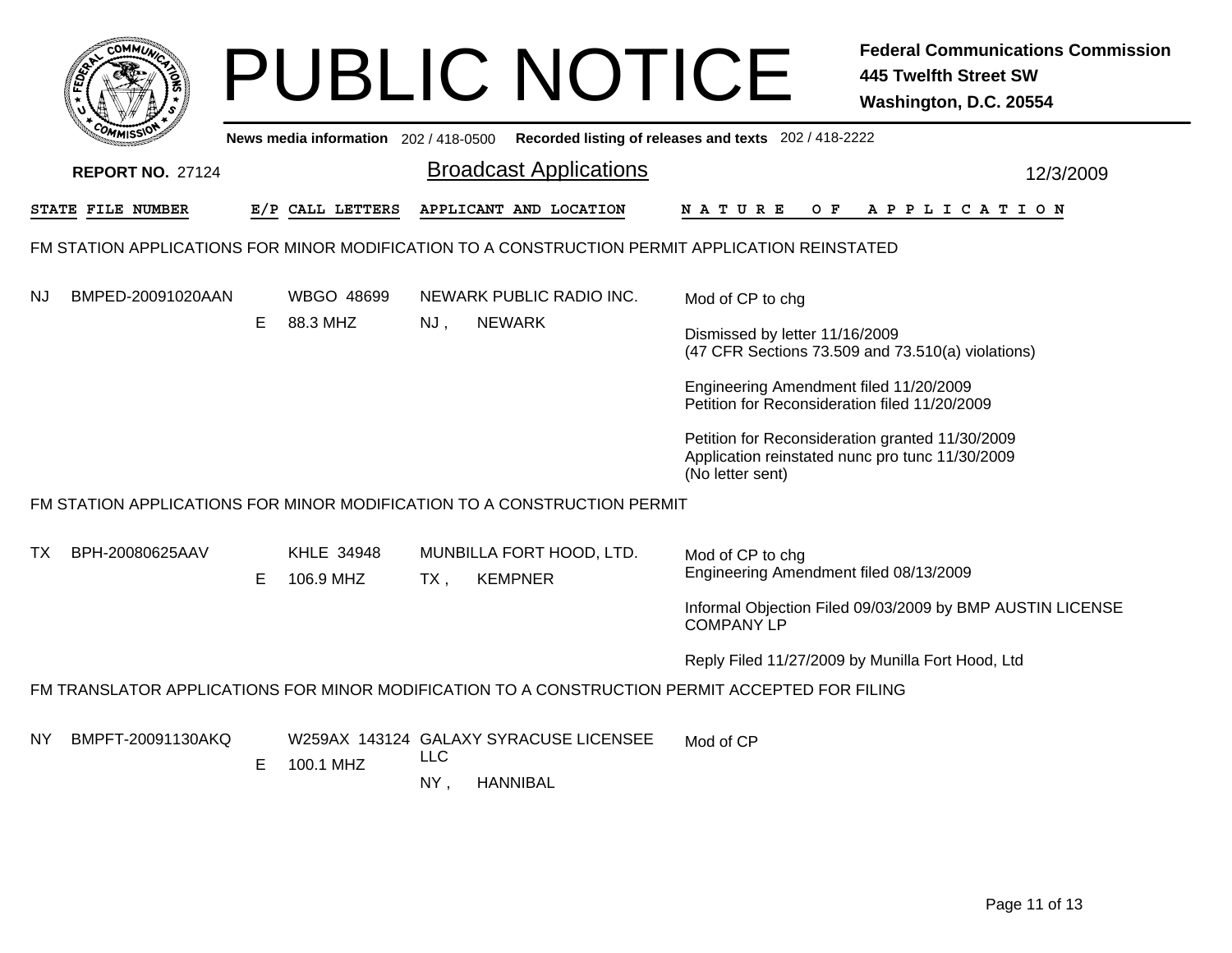|     |                          |    |                                       | <b>PUBLIC NOTICE</b>                                                                                 |                                                       | <b>Federal Communications Commission</b><br><b>445 Twelfth Street SW</b><br>Washington, D.C. 20554 |  |
|-----|--------------------------|----|---------------------------------------|------------------------------------------------------------------------------------------------------|-------------------------------------------------------|----------------------------------------------------------------------------------------------------|--|
|     |                          |    | News media information 202 / 418-0500 |                                                                                                      | Recorded listing of releases and texts 202 / 418-2222 |                                                                                                    |  |
|     | <b>REPORT NO. 27124</b>  |    |                                       | <b>Broadcast Applications</b>                                                                        |                                                       | 12/3/2009                                                                                          |  |
|     | <b>STATE FILE NUMBER</b> |    | E/P CALL LETTERS                      | APPLICANT AND LOCATION                                                                               | N A T U R E<br>O F                                    | A P P L I C A T I O N                                                                              |  |
|     |                          |    |                                       | DIGITAL TRANSLATOR OR DIGITAL LPTV APPLICATIONS FOR ORIGINAL CONSTRUCTION PERMIT ACCEPTED FOR FILING |                                                       |                                                                                                    |  |
| LA  | BNPDTL-20091119ACP       | E. | NEW 183746<br>CHAN-18                 | <b>PAUL G. DONNER</b><br><b>LAFAYETTE</b><br>$LA$ ,                                                  | on channel 18                                         | Construction permit for a new station for LAFAYETTE, LA                                            |  |
| IL  | BNPDTL-20091119ACQ       | E. | NEW 183745<br>CHAN-32                 | PAUL G. DONNER<br><b>PEORIA</b><br>IL,                                                               | on channel 32                                         | Construction permit for a new station for PEORIA, IL                                               |  |
| IL  | BNPDTL-20091119ACR       | E. | NEW 183744<br>CHAN-22                 | PAUL G. DONNER<br><b>ROCKFORD</b><br>IL,                                                             | on channel 22                                         | Construction permit for a new station for ROCKFORD, IL                                             |  |
| IL  | BNPDTL-20091119ACS       | E. | NEW 183743<br>CHAN-44                 | PAUL G. DONNER<br><b>ROCKFORD</b><br>IL,                                                             | on channel 44                                         | Construction permit for a new station for ROCKFORD, IL                                             |  |
| TX. | BNPDTL-20091119ADQ       | E. | NEW 183747<br>CHAN-26                 | PAUL G. DONNER<br><b>AMARILLO</b><br>TX,                                                             | on channel 26                                         | Construction permit for a new station for AMARILLO, TX                                             |  |